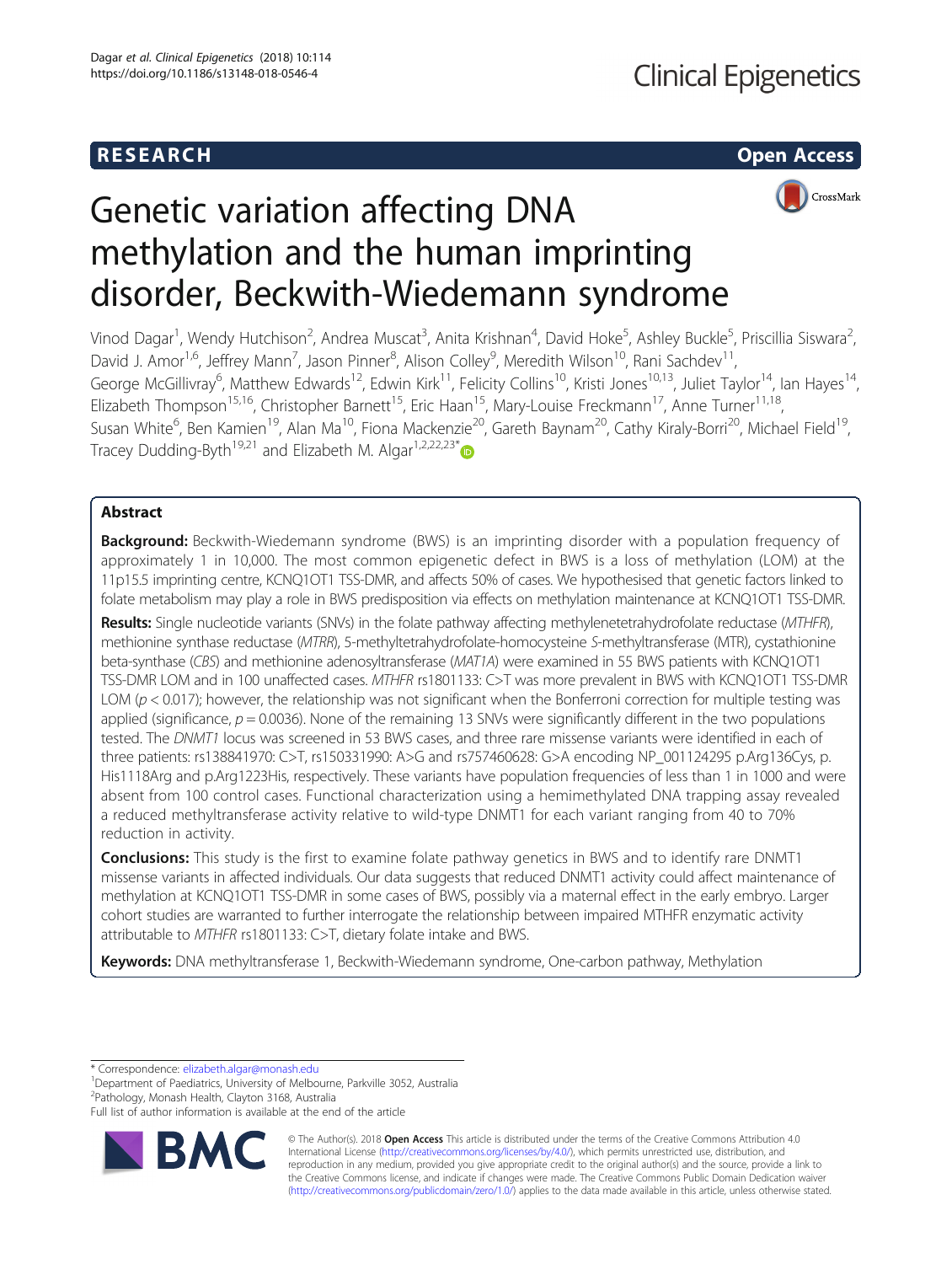# Background

The human imprinting disorder Beckwith-Wiedemann syndrome (BWS) (OMIM 130650) is characterised by overgrowth in the prenatal and postnatal period, macroglossia, umbilical hernia or exomphalos, neonatal hypoglycaemia, ear lobe creases and pits, nevi flammei, hemihyperplasia and organomegaly, particularly of the kidney, liver and pancreas. One of its more serious complications is an increased predisposition to cancer in early childhood with tumour risk segregating with distinct genetic and epigenetic subtypes (reviewed in [1–4]).

The majority of the affected children have an isolated epigenetic abnormality at the 11p15.5 imprinting centre 2 (IC2), known as KCNQ1OT1 TSS-DMR, the location of the KCNQ1OT1/CDKN1C locus. Fifty percent of all children with features of BWS have either mosaic or complete loss of methylation (LOM) within the KCNQ1OT1 promoter and impaired expression of maternal CDKN1C, a critical regulator of growth during early development [5, 6]. For the majority of BWS cases with KCNQ1OT1 TSS-DMR imprinting disruption, the aetiology is unknown and the phenotype arises without any evidence of heritability. Rare cases have been reported with imprinting defects in KCNQ1OT1 TSS-DMR associated with inherited recessive mutations affecting NLRP2 on 19q13.42 [7], and more recently, maternal effect missense and truncating variants in other NLRP loci, including NLRP5 and NLRP7, were reported in the mothers of offspring with multi-locus imprinting disruption (MLID) that included loss of methylation at KCNQ1OT1 TSS-DMR [8, 9]. MLID cases with methylation loss at KCNQ1OT1 TSS-DMR frequently had characteristics of BWS. Animal studies have shown that defective methylation is set in the gametes or during the first cell divisions of the embryo, and genetic modifiers and environmental factors influence this process [10]. Indeed, in BWS, the increased incidence of BWS cases with KCNQ1OT1 TSS-DMR LOM after assisted reproduction (ART) points to the involvement of environmental factors that perturb methylation at KCNQ1OT1 TSS-DMR or alternatively suggest a link between therapeutic interventions for female infertility and defective methylation [11–15].

The one-carbon pathway is the major metabolic pathway through which dietary folate is converted to methyl donor groups that subsequently methylate DNA via catalysis of the universal methyl donor S-adenosyl-methionine in the presence of DNA methyltransferase 1 (DNMT1). The key enzymes of this pathway include methylenetetrahydrofolate reductase (MTHFR), methionine synthase reductase (MTRR), 5-methyltetrahydrofolate-homocysteine S-methyltransferase (MTR), cystathionine beta-synthase (CBS) and methionine adenosyltransferase (MAT1A), and the associated effects of genetic variants with impaired enzyme activity have been documented in several studies. A

common SNV (previously commonly known as c.677C>T) in MTHFR, rs1801133: C>T, NP\_005948.3: p.Ala222Val, increases protein thermolability [16] and has been linked to vascular thromobosis, hyperhomocysteinaemia and global hypomethylation in a setting of dietary folate depletion ([17–20]. A second MTHFR SNV, rs1801131: A>C, NP\_005948.3: p.Gln429Ala, is linked to DNA hypomethylation, independently of folate availability and acts synergistically with rs1801133 to reduce MTHFR activity [21, 22]. MTR catalyses the remethylation of homocysteine to methionine and SNV rs1805087: A>G, NP\_000245.2: p.Asp919Gly alters the helix structure in the substrate binding domain leading to impaired methionine biosynthesis and reduced methyl donor availability [23–25]. MTRR rs1801394: A>G, NP\_002445.2 p.Ile22- Met, acts synergistically with homozygous MTHFR rs1801133: C>T, NP\_005948.3: p.Ala222Val, in the presence of low folate and/or vitamin B12 status [26].

The isoforms of Dnmt1 (Dnmt1o and Dnmt1s) play a critical role in the maintenance of DNA methylation at imprinted regions during pre-implantation mammalian development [27]. The absence of 118 N terminal amino acids allows Dnmt1o protein to accumulate to high levels in non-dividing growing oocytes [28], and expression is maintained in pre-implantation embryos in the morula and blastocyst. Howell et al. 2001 showed that Dnmt1o, while not essential for imprint establishment in oocytes, was required for the maintenance of methylation at imprinted loci, and heterozygous offspring of Dnmt1o-null mothers exhibited imprinting defects. The functions of Dnmt1o and Dnmt1 are interchangeable as Dnmt1 is itself able to maintain methylation during pre-implantation development [29, 30], and Dnmt1o can rescue Dnmt1−/− ES cells [31]. However, although these studies implicate DNMT1 in imprinting disorders, it has not previously been examined in the context of BWS or MLID.

In this study, we investigated the genetics of folate metabolism and maintenance of DNA methylation in cases of BWS with loss of methylation at KCNQ1OT1 TSS-DMR. This included an analysis of SNVs in MTHFR, MTRR, MTR, MAT1A and CBS predicted to alter the function and a full mutation screen of DNMT1. While a statistically significant association between deleterious SNVs in folate pathway genes could not be conclusively demonstrated, we identified three patients with rare missense amino acid substitutions in DNMT1 that are represented in dbSNP at a frequency of < 0.001. Functional characterization of these variants showed a significant reduction in complex formation with hemimethylated DNA, consistent with impaired DNMT1 activity. This is the first study examining the folate pathway and the major human methyltransferase, DNMT1, in the most common epigenetic subtype of BWS.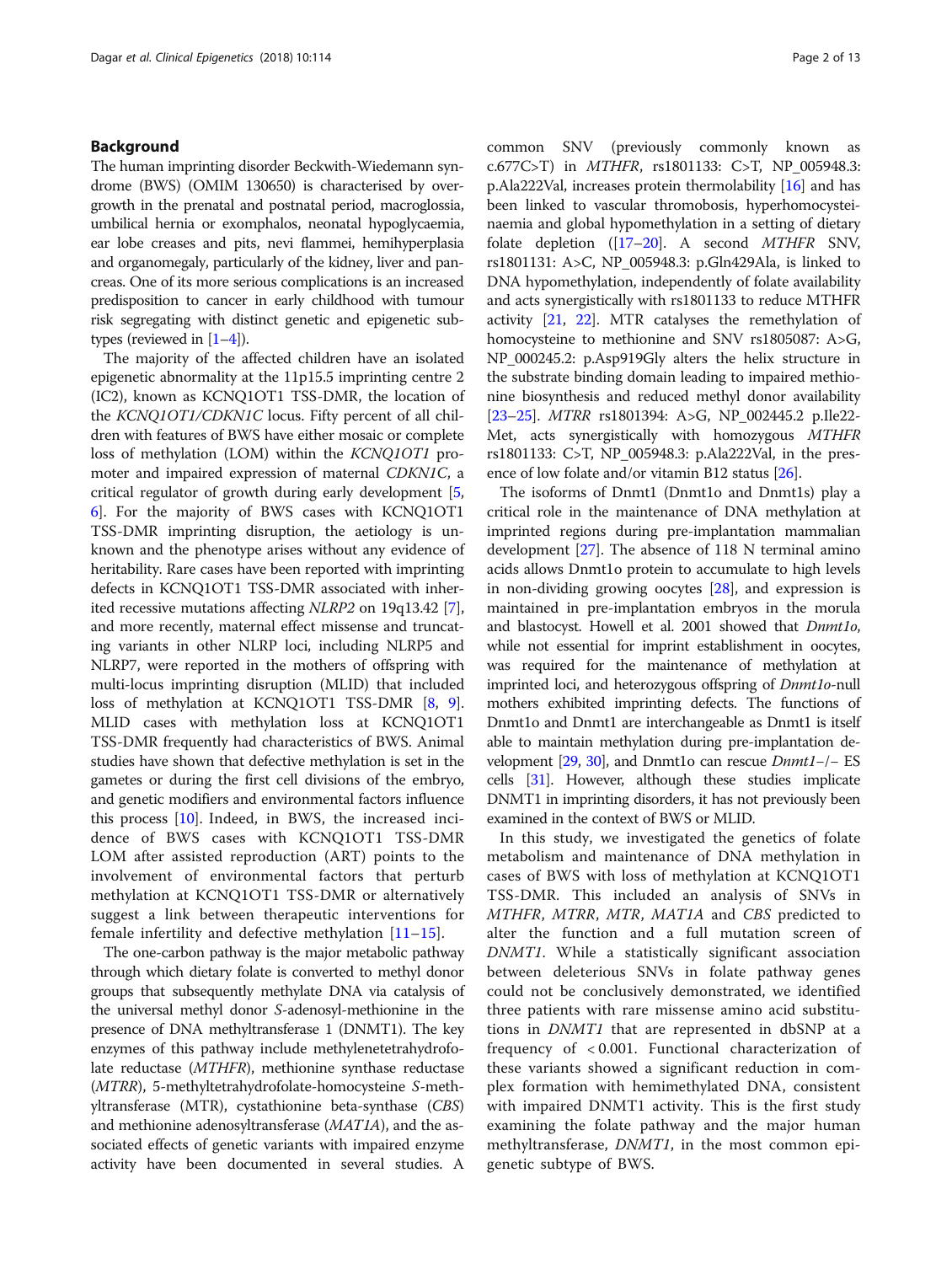#### Results

# Analysis of MTHFR, MTRR, MTR, MAT1A and CBS in BWS cases with KCNQ1OT1 TSS-DMR LOM

The one-carbon pathway of folate metabolism is shown in Fig. 1. Coding SNVs in MTHFR, MTRR and MTR generating missense amino acid substitutions and for which previous evidence of impaired or altered enzyme function had been demonstrated in other studies were selected for investigation in the BWS study population (55 cases) and in a matched local control population (100 cases). The enzymes MAT1A and CBS were also included because rare coding SNVs were identified in genome databases with damaging polyphen scores and predicted structural effects.

All gene SNVs interrogated in the study are shown in Table 1.

Fifty-five unrelated cases with clinical features of BWS were assessed as having either complete or partial LOM at KCNQ1OT1 TSS-DMR. Ten of these 55 cases had multi-locus imprinting disruption (MLID) involving losses of methylation at additional imprinting domains including MEST, PLAGL1, GRB10, NESPAS and PEG3 (Additional file 1: Table S1). A total of 11 cases had been conceived using assisted reproductive technologies (ART). Specimens were screened using HRM across selected one-carbon pathway SNVs, and those with shifted melt profiles were sequenced. Specific reaction conditions are shown in Additional file 1: Tables S2 and S3. The significance of minor allele SNV frequencies in the BWS study population for each gene was calculated using the chi-squared analysis relative to the frequencies determined in 100 control DNA specimens from the cord blood.

The MTHFR rs1801133 minor allele is more prevalent in BWS with KCNQ1OT1 TSS-DMR LOM.

Table 2 shows SNV frequencies in BWS patients with KCNQ1OT1 TSS-DMR LOM, including those with MLID, compared to controls and frequencies in dbSNP147. One SNV of 14 screened, MTHFR rs1801133: C>T, was significantly different when compared to the local control population with a *p* value of 0.0167 derived using a  $2 \times 2$ contingency table. There were 43 T alleles in a total of 110 in the BWS subgroup compared to 52 T alleles in a total of 200 alleles in the control group. MAT1A and CBS minor allele frequencies were too low in both populations for meaningful statistical analysis to be done. After correcting for multiple testing of each of the 14 one-carbon pathway SNVs examined, the Bonferroni significance value was 0.0036 (0.05/14). The p value for MTHFR rs1801133: C>T at 0.0167 was no longer significant when this more stringent statistical test was applied to the data. Hence, although MTHFR rs1801133: C>T appears to be more prevalent in the BWS population, this finding is not statistically significant when adjustment for multiple testing is applied.

# Rare variants of DNMT1 are present in some BWS cases with KCNQ1OT1 TSS-DMR LOM

Dnmt1 and Dnmt1o proteins play a central role in the maintenance of DNA methylation during pre-implantation embryonic development, and DNMT1 is the major enzyme in the folate pathway responsible for the catalysis of S-adenosyl methionine, providing methyl groups for methylation of DNA. Hayward et al. [32] defined the location of human DNMT1o from sequence derived from EST BE537788. Primers were designed to this region (hg19 GRCh37 chr19: 10311482-10311816) and to the entire coding region of DNMT1 (NM\_001130823.1, representing the longest transcript). Variants affecting the coding regions of  $DNMT1o$ and DNMT1 were screened by HRM and sequenced to



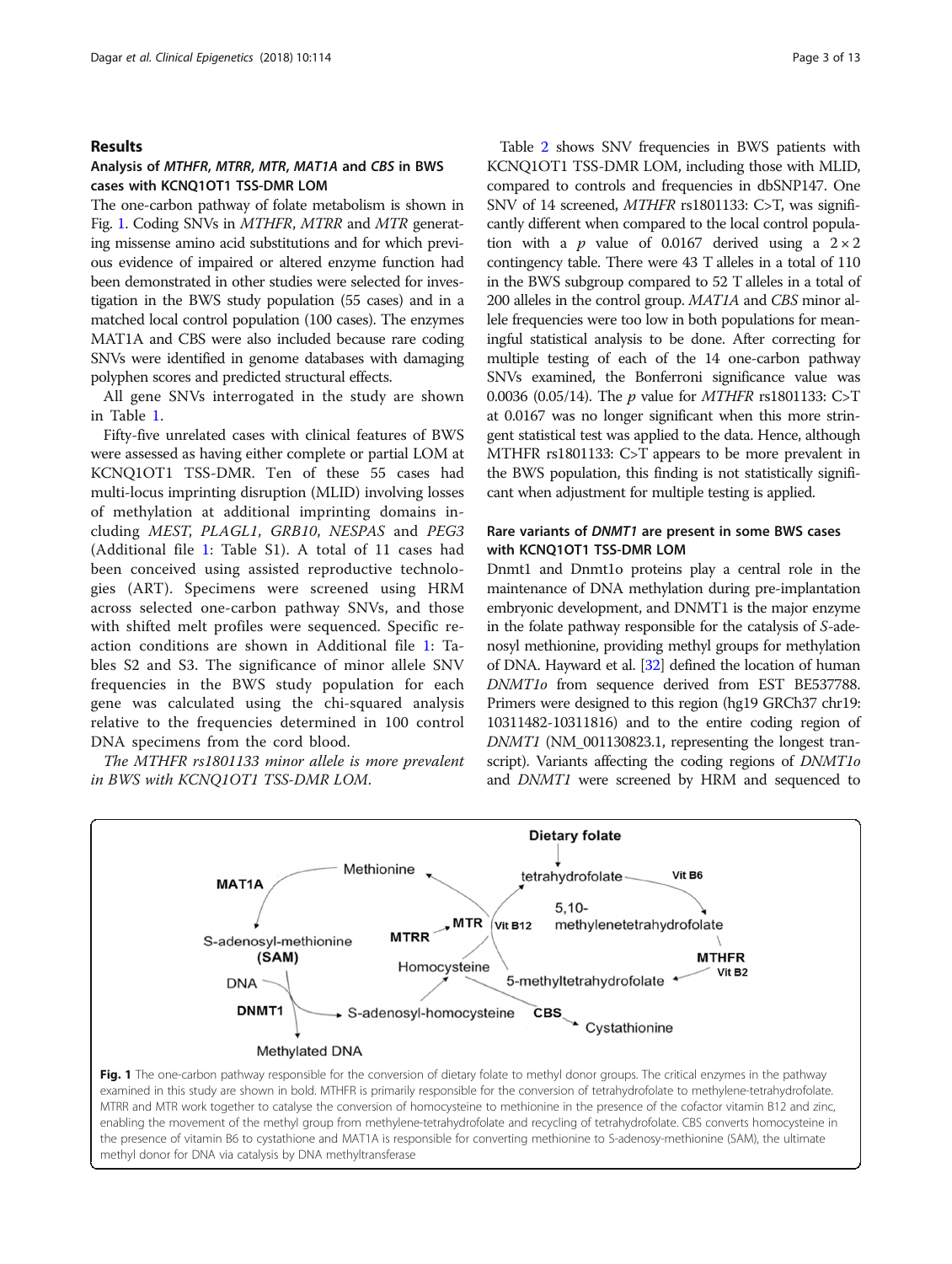Table 1 SNVs interrogated in BWS patients with loss of methylation at KCNQ1OT1 TSS-DMR

| SNV 4 ID               |
|------------------------|
|                        |
|                        |
|                        |
|                        |
|                        |
|                        |
|                        |
|                        |
| Rs 116659053: G>A      |
| NM 00429.2: c.1066G>A  |
| NP_00420.1 p.Arg356Trp |
| $A = 0.0002$           |
|                        |
|                        |
|                        |
|                        |
|                        |
|                        |
|                        |
|                        |
|                        |
|                        |

Allele frequency data was obtained from dbSNP147 or other sources as indicated. Minor allele nucleotides on the forward genomic strand are shown. Where the alternate allele frequency is not shown, the SNV frequency is unknown. The MTHFR variant commonly referred to as c.677C>T is MTHFR: NM\_005957.4 c.665C>T in HGVS format. Nucleotide numbering uses + 1 as the A of the ATG translation initiation codon

Table 2 Table showing one carbon pathway enzyme allele frequencies in 55 BWS and 100 control specimens and their significance values

| Gene         | SNV               | BWS MAF 110 alleles | Local control MAF 200 alleles | p value BWS versus local controls | Global control MAF |
|--------------|-------------------|---------------------|-------------------------------|-----------------------------------|--------------------|
| <b>MTHFR</b> | Rs1801133: C>T    | 0.391               | 0.260                         | 0.0167                            | 0.24               |
|              | Rs1801131: A>C    | 0.309               | 0.400                         | 0.0516                            | 0.2494             |
|              | Rs2274976: G>A    | 0.045               | 0.060                         | 0.6606                            | 0.075              |
| <b>MTRR</b>  | Rs1801394: A>G    | 0.560               | 0.490                         | 0.214                             | $0.46*$            |
|              | Rs2287780: C>T    | 0.0833              | 0.035                         | 0.068                             | 0.076              |
|              | Rs10380: C>T      | 0.1204              | 0.090                         | 0.397                             | 0.174              |
| MAT1A        | Rs114494303: G>A  | 0.01                | 0.00                          | NS.                               | 0.0002             |
|              | Rs72558181: G>A   | 0.01                | 0.00                          | <b>NS</b>                         | 0.000009           |
|              | Rs112848063: A>G  | 0.00                | 0.00                          | <b>NS</b>                         | <b>NA</b>          |
|              | Rs116659053: G>A  | 0.00                | 0.00                          | <b>NS</b>                         | 0.0002             |
| <b>MTR</b>   | Rs1805087: A>G    | 0.2091              | 0.220                         | 0.981                             | 0.218              |
| <b>CBS</b>   | Rs17849313: G>C   | 0.000               | 0.00                          | <b>NS</b>                         | <b>NA</b>          |
|              | Rs117687681: C>T  | 0.010               | 0.00                          | <b>NS</b>                         | <b>NA</b>          |
|              | Rs11700812: G>A/C | 0.000               | 0.00                          | <b>NS</b>                         | <b>NA</b>          |

Global allele frequencies were derived from dbSNP147. p values were derived from chi-squared analysis with one degree of freedom

p values of significance (< 0.05) are in italics

MAF minor allele frequency, NS not significant, NA data not available

\*The minor allele frequency was calculated from the mean MAF in EXAc (0.452) and Clinvar (0.47)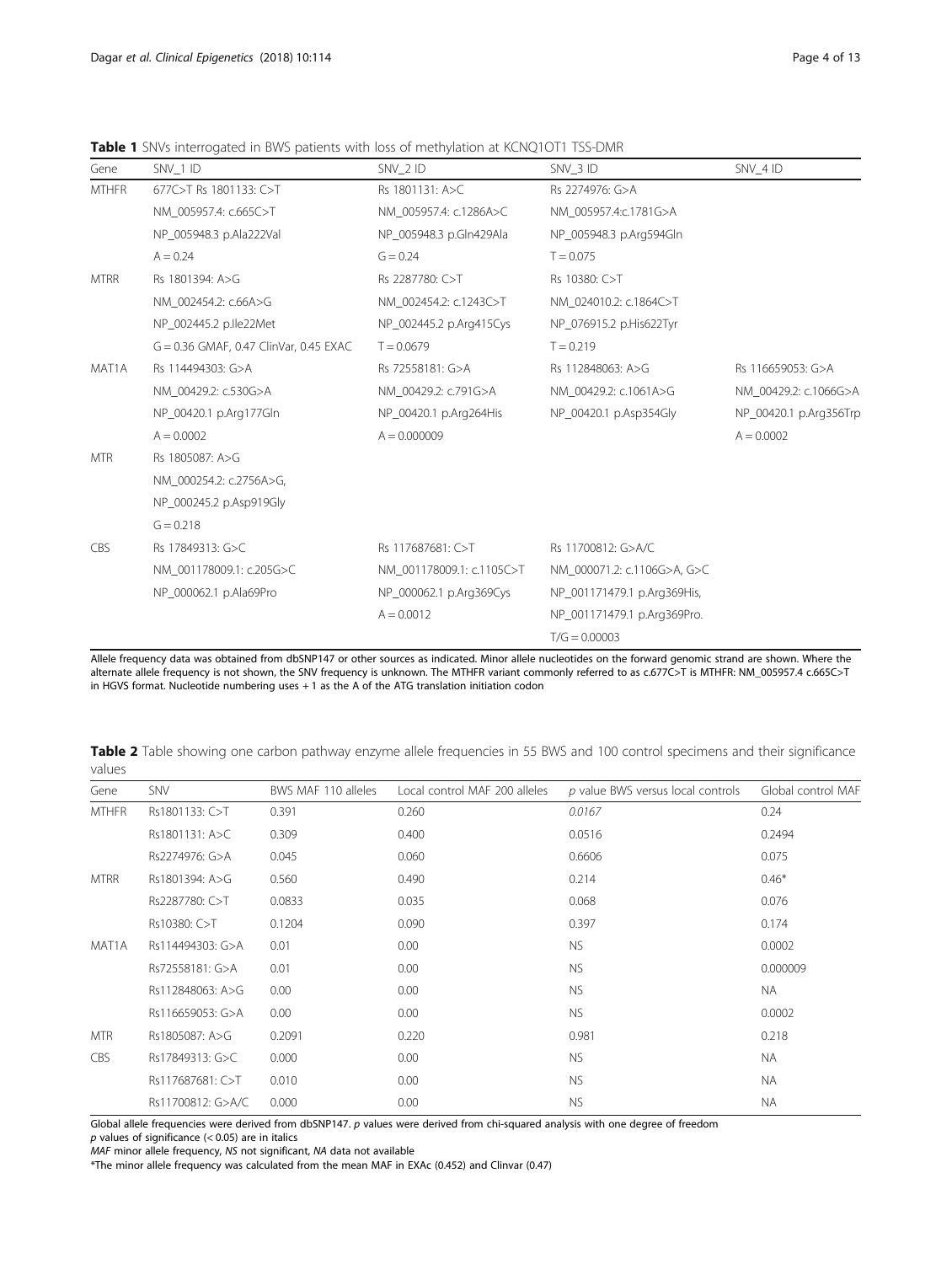

confirm their identity. A schematic of DNMT1 and DNMT1o protein structure is shown in Fig. 2.

Fifty-three of the 55 BWS cases with KCNQ1OT1 TSS-DMR LOM were tested for SNVs in the coding regions of DNMT1. A total of 17 DNMT1 SNVs were identified. No SNVs were identified in the sequence exon 1o, unique to DNMT1 and upstream of the DNMT1o ATG. All of the DNMT1 SNVs identified have been reported in dbSNP147. This database represents compiled variant data from 37 different genomic databases. Five substitutions were synonymous coding SNVs, six were located within the intronic sequence flanking exons and not predicted to affect splicing and one rare variant rs772176328: C>T, flanking exon 34 (NC\_000019.10:g.10139820G>A (NM\_001318731.1: c.3444-3C>T) had the potential to affect splicing but was not located within a canonical splice acceptor site. Five substitutions were missense variants with codon changes, four of which affected single patients only. Filtering of the missense DNMT1 variants identified three with allele frequencies of less than 1 in 1000 making them potentially interesting candidates for a disorder with a population frequency of approximately 1 in 10,000 [33]. These were DNMT1 SNVs rs138841970: C>T, rs150331990: A>G and rs757460628: G>A encoding NP\_001124295 p.Arg136Cys, p.His1118Arg and p.Arg1223His, respectively. Sequence traces are shown in Additional file 2: Figure S1. All missense variants identified and their allele frequencies are described in Table 3. All were heterozygous.

All five missense variants identified, including the three rare missense variants, are predicted to have a moderate effect on protein function according to integrated analysis in Variant Effect Predictor (http://asia.ensembl.org/Tools/ VEP). The variant, rs772176328: C>T, associated with a splice acceptor site, but not directly affecting a canonical base, was predicted to have a low impact on DNMT1 function. Amino acids Arg69 and Ile327 are not conserved in mouse, dog and some primates, and variants affecting these amino acid positions occur in control populations at frequencies of greater than 1 in 112 and 1 in 10, respectively, hence ruling them out as being significant in BWS. In contrast, Arg136 is conserved in all species expect dog, His1118 is conserved in all species except lamprey and Arg1223 is conserved in all species except mouse where it is leucine.

# Rare variants of DNMT1 have reduced methyltransferase activity

To directly examine the functional impact of the three rare DNMT1 missense variants, GFP-tagged DNMT1 recombinant proteins were generated and purified from Hela cells (Fig. 3 a, b).

Single nucleotide substitutions within DNMT1 were inserted using site-directed mutagenesis (Additional file 2:

Table 3 Missense DNMT1 variants identified in BWS cases with LOM at KCNQ1OT1 TSS-DMR

| SNV ID                 | Base change<br>NM 001130823.1 | AA change<br>NP 001124295 | Location<br>NM 001130823.1 | Ch37/Hg19<br>location | <b>BWS</b><br>VAF | dbSNP147<br><b>VAF</b> | <b>VEP</b> |
|------------------------|-------------------------------|---------------------------|----------------------------|-----------------------|-------------------|------------------------|------------|
| <b>Rs</b><br>61750053  | c.206G > A                    | p.Arg69His                | Exon 3/41                  | Chr19:10291473        | 0.009             | 0.0089                 | Moderate   |
| Rs 2228612             | c.979A > G                    | p.lle327Val               | Exon 13/41                 | Chr19:10273372        | 0.11              | 0.135                  | Moderate   |
| <b>Rs</b><br>138841970 | c.406C > T                    | p.Arg136Cys               | Fxon 4/41                  | Chr19:10291065        | 0.009             | 0.00028                | Moderate   |
| <b>Rs</b><br>150331990 | c.3353A > G                   | p.His1118Arg              | Fxon 31/41                 | Chr19:10251822        | 0.009             | 0.00001                | Moderate   |
| <b>Rs</b><br>757460628 | c.3668G > A                   | p.Arg1223His              | Exon 33/41                 | Chr19:10250860        | 0.009             | 0.00002                | Moderate   |

Variant allele frequencies were derived from dbSNP147. The variant effect predictor (VEP) tool was used to ascertain effects on protein function. VAF variant allele frequency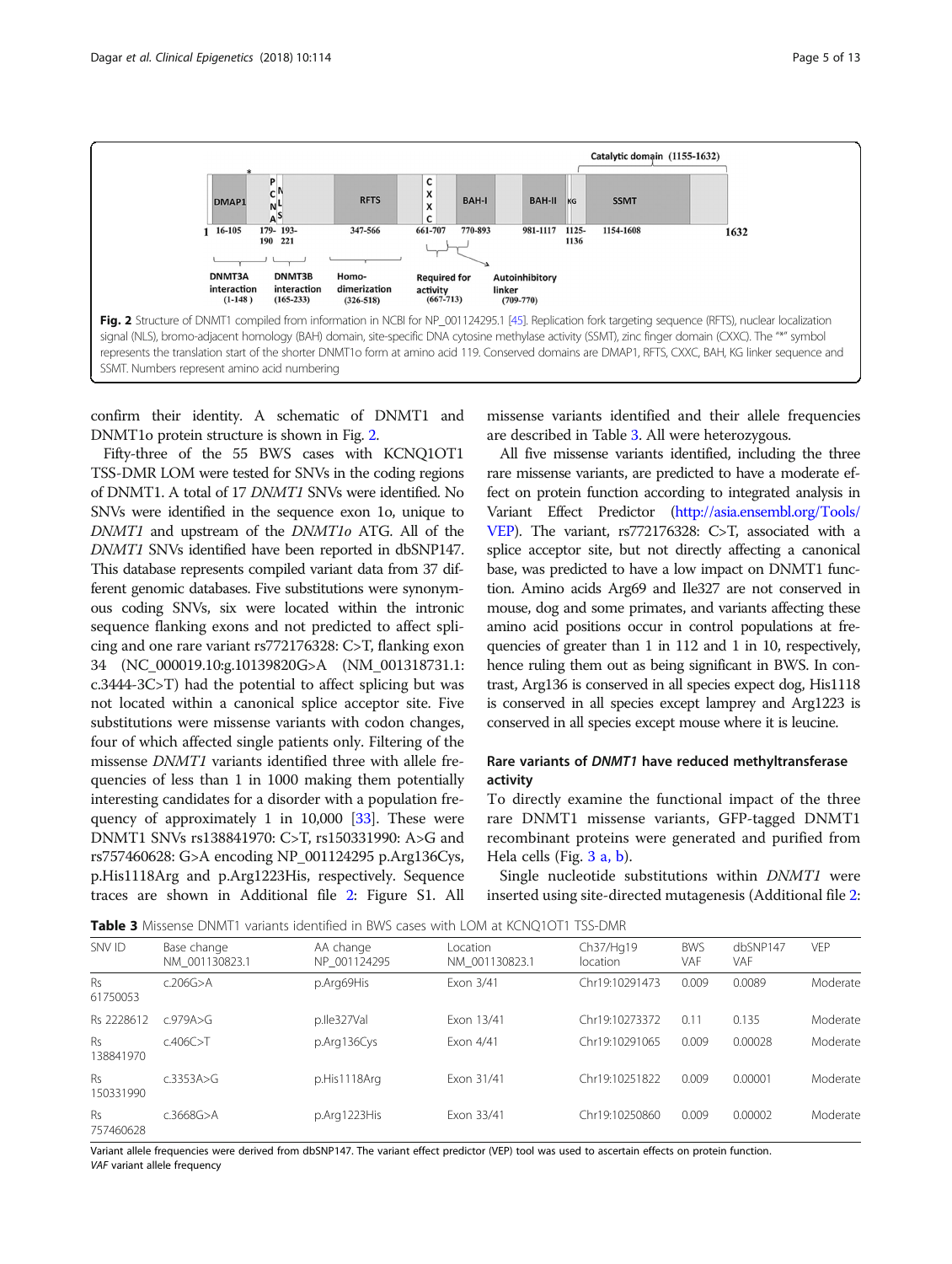

Figure S2). Wild-type and DNMT1 mutant fusion proteins were expressed exclusively in the nucleus of Hela cells (Additional file 2: Figure S3). The functional impact of the rare missense variants on DNMT1 enzymatic activity was examined in a trapping assay previously described by Frauer and Leonhardt (2009) in which substrate is irreversibly covalently bound to DNMT1. The degree of binding is a surrogate for DNMT1 enzymatic activity as it measures the irreversible covalent enzyme-DNA complex formation as the first step of the DNA methylation reaction. Trapping activity measured relative to that of the wild-type DNMT1 protein is shown in Fig. 4.

The data in Fig. 4 shows that each missense variant exhibited reduced substrate trapping activity when compared with wild-type DNMT1 suggesting that these variants are less efficient at maintaining DNA methylation. Interestingly, each BWS case with these variants exhibited a complete LOM at KCNQ1OT1 TSS-DMR as opposed to partial or mosaic LOM the latter being a common finding in the majority of cases. The variants are predicted to affect the function of the N terminally truncated DNMT1 form, DNMT1o, in addition to DNMT1, although functional effects on DNMT1o were not examined directly. Information on these DNMT1 missense variants has been submitted to Clinvar and assigned accession numbers 3026604, 3027874 and 3028253.

It is interesting to note that *DNMT1* NM\_001130823.1: c.406C>T, NP\_001124295p.Arg136Cys, is located in the N-terminal domain and shows the least reduction in trapping activity whereas DNMT1 NM\_001130823.1: c.3668G>A, NP\_001124295 p.Arg1223His, is located in the C-terminal catalytic domain very close to the catalytic site at p.Cys1242 and shows the maximum reduction in

trapping activity compared to wild-type DNMT1 protein. The variant, DNMT1 NM\_001130823.1: c.3353 A>G, NP\_001124295 p.His1118Arg, is located adjacent to the glycine-lysine repeat region linking the BAH2 domain to the C-terminal catalytic domain and has trapping ability of approximately 50% compared to the wild-type protein.

#### Patient characteristics associated with variant DNMT1

Clinical features of patients with functionally impaired DNMT1 variants of very low population frequency are shown in Table 4. BWS has a broad clinical presentation, and no particular feature could be ascribed to this subgroup. All cases had methylation values at KCNQ1OT1 TSS-DMR of 0.00 indicative of a complete loss of methylation in the blood. This is consistent with a defect affecting methylation establishment or maintenance very early in development either in the maternal germ cells or pre-implantation embryo. Only one of the three cases had loss of methylation at other imprinted loci consistent with MLID. Patient B96 had complete LOM at the MEST locus on chromosome 7q32.2 but maintained a normal methylation at PLAGL1 (6q24), GRB10 (7p12.1) NESPAS (20q13)) and PEG3 (19q13). Interestingly, B96 had a brother who was stillborn, with an exomphalos and suspected BWS; however, this baby was born prior to the availability of molecular testing for BWS. Hence, for B96, there is a strong likelihood of an inherited predisposition. The mother of B97 was found to carry the R136C variant; however, she did not have features of BWS. Parental specimens from B96 and B66 were not available for testing. These patients also had less common variants in other folate pathway genes in varying combinations. All cases had at least two variant alleles corresponding to deleterious folate pathway polymorphisms in association with lowactivity variants of DNMT1. These variants have been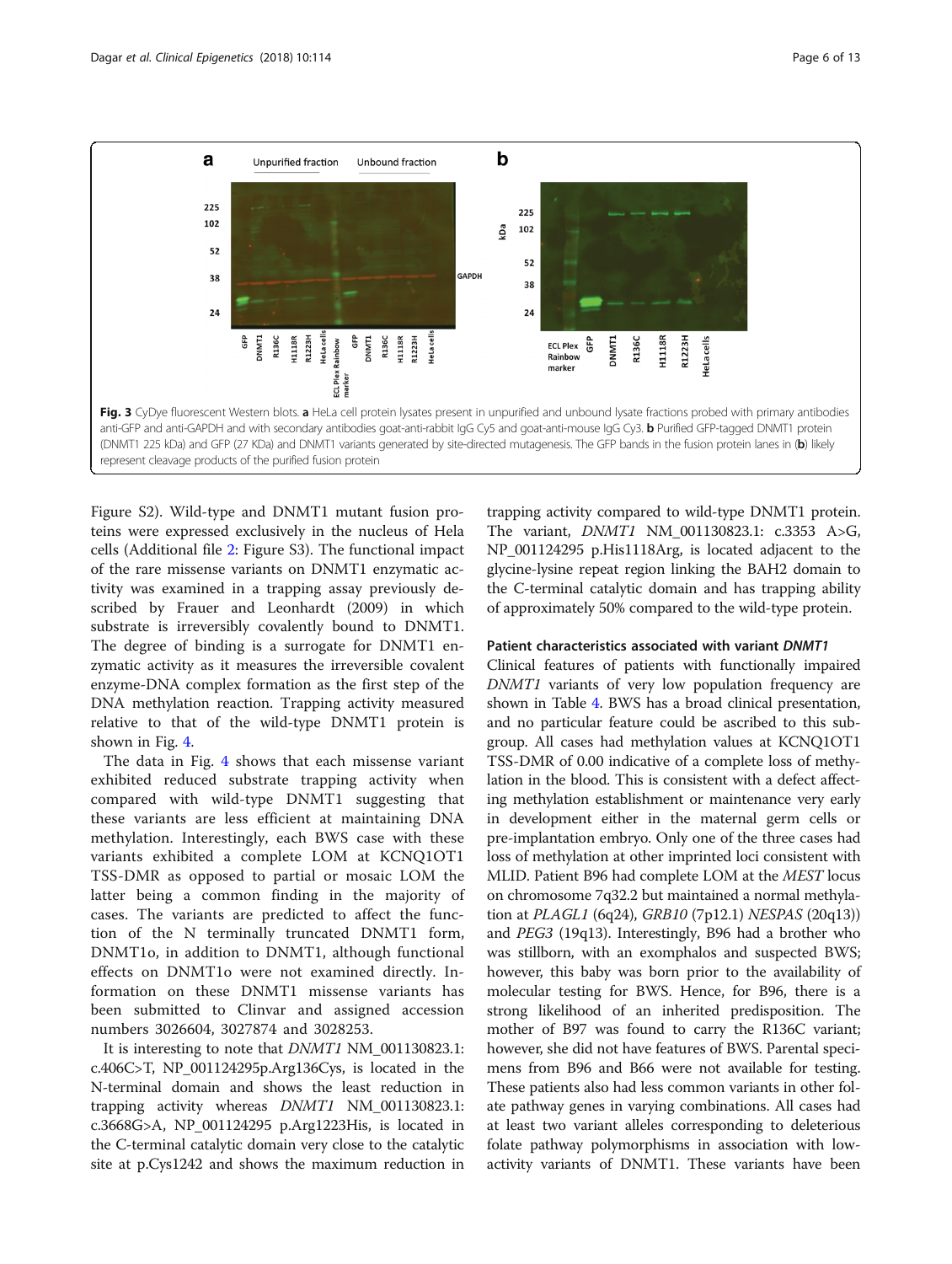

previously been shown to be associated with hypomethylation either dependent or independent of folate deficiency.

# **Discussion**

In this paper, we have made observations that have not been previously reported. Firstly, patients with BWS and KCNQ1OT1 TSS-DMR LOM are more likely to have

Table 4 Clinical features of BWS KCNO1OT1 TSS-DMR LOM cases with rare DNMT1 missense variants.

| Clinical feature               | <b>B66</b><br>(p.Arg1223His) | <b>B96</b><br>(p.His1118Arg) | <b>B97</b><br>(p.Arg136Cys) |
|--------------------------------|------------------------------|------------------------------|-----------------------------|
| Birth weight (kg)              | 3.1                          | 4.54                         | 3.43                        |
| Neonatal<br>hypoglycaemia      | Υ                            | N                            | N                           |
| Exomphalos/umbilical<br>hernia | Υ                            | Υ                            | N                           |
| Macroglossia                   | Υ                            | Υ                            | Υ                           |
| Macrosomia                     | N                            | Υ                            | Υ                           |
| Ear creases                    | Y                            | Ν                            | Υ                           |
| Malignancy                     | N                            | Ν                            | N                           |
| Facial naevus flammeus         | N                            | Ν                            | N                           |
| Body asymmetry                 | N                            | N                            | N                           |
| Genitourinary<br>abnormality   | N                            | N                            |                             |
| Hepatomegaly                   | Y                            | N                            | N                           |
| Nephromegaly                   | N                            | N                            | N                           |
| ART                            | Y                            | N                            | N                           |
| Family history                 | N                            | Y (sibling<br>affected)      | N                           |
| Sex                            | F                            | F                            | M                           |

the low-activity MTHFR variant commonly known as c. 677C>T (rs1801133: C>T) although when applying a stringent statistical test for multiple testing, this association was not found to be statistically significant. BWS is a comparatively rare disorder, and examination of this relationship in larger cohorts will be required to consolidate it definitively. Secondly, we identified three rare missense variants of DNMT1 and DNMT1o and characterised their capacity for maintaining DNA methylation in vitro. All variants had impaired enzymatic activity compared to wild-type DNMT1.

A large body of evidence has previously implicated MTHFR rs1801133: C>T in hyper-homocysteinaemia and DNA hypomethylation, that is potentiated by low dietary folate and homozygosity for the T allele [17–20, 22, 34–37]. MTHFR rs1801133: C>T causes an amino acid substitution of highly conserved alanine to valine at position 222 (p.Ala222Val) resulting in reduced enzyme activity due to increased thermolability [16]. Furthermore, BWS has been reported previously in association with homocysteinuria occurring with CBS enzyme deficiency [38]. Although we identified an association between the MTHFR rs1801133 T allele prevalence and BWS that was not statistically significant by a stringent statistical test, it remains to be determined whether a combination of low dietary folate and vitamin B6 and B12 deficiency, and this genotype may have a stronger association with BWS incidence. Future studies, including the prospective collection of dietary intake information, will require global collaborative efforts to examine these associations in large cohorts.

Our observations suggest that the identified low-activity DNMT1 variants may contribute to a subgroup of BWS cases with imprinting defects through the effects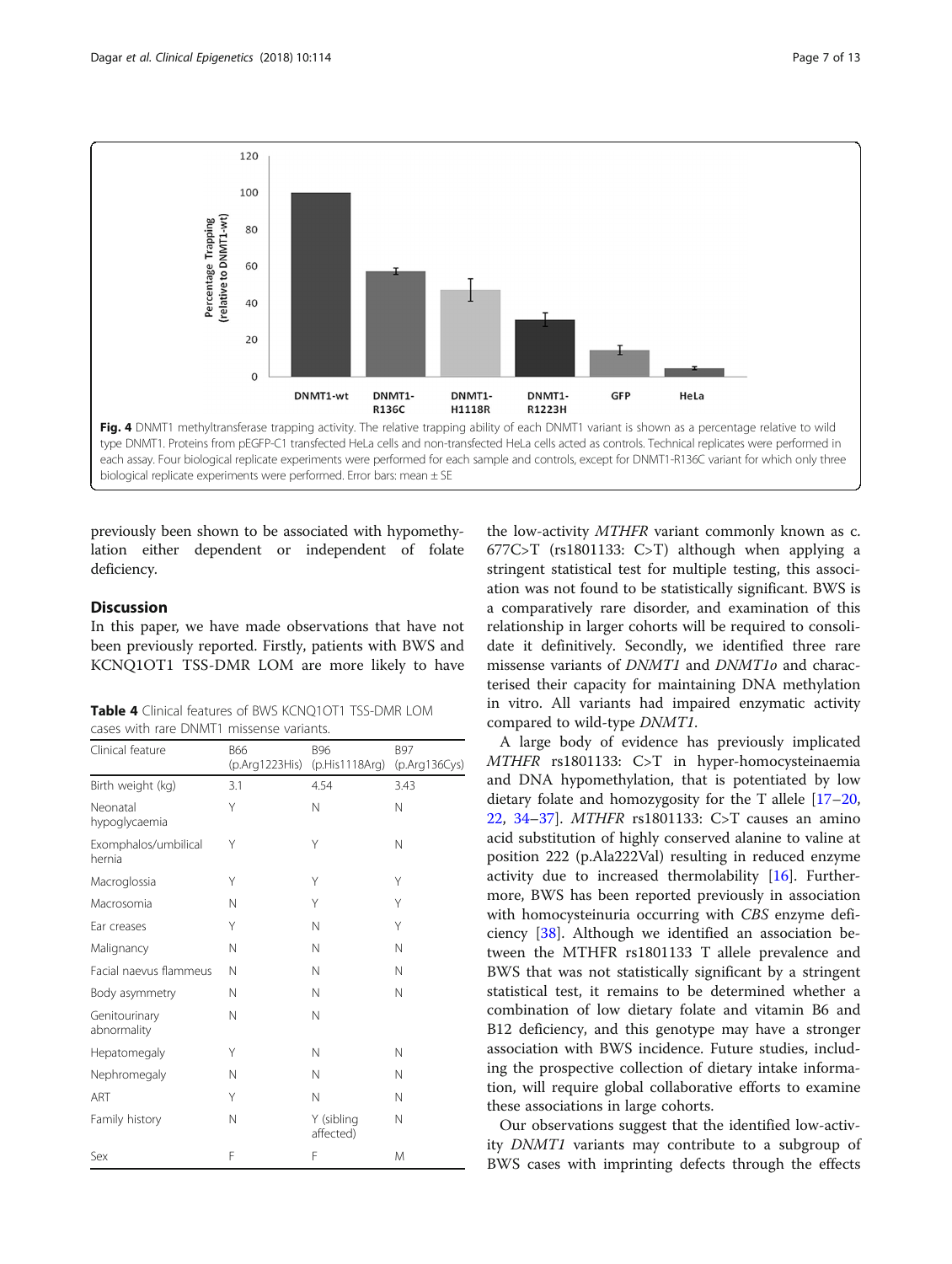on the maintenance methylation of hemimethylated DNA during DNA replication prior to implantation. Given the observation of complete loss of methylation in all three cases with variant DNMT1, we further propose that methylation maintenance failure at KCNQ1OT1 TSS-DMR occurs at a very early stage of embryogenesis in the cleavage embryo. Evidence from mouse models suggests a maternal effect on the maintenance of DNA methylation in the pre-implantation embryo. High levels of oocyte-derived maternal Dnmt1o are present in the cleavage embryo and protect imprinted loci from methylation loss at imprinted sites as well as in the intergenic regions. Mothers lacking Dnmt1o have abnormal imprinting in their offspring at the pre-implantation stage, including abnormal X-inactivation, in addition to placental hypomethylation  $[39]$ . Human  $DNMT1$ o is similarly expressed in mature oocytes and in early-stage embryonic development [32].

A direct role for DNMT1 in imprinting disorders as a result of maternal effect mutation is also suggested by the associations between the Uhrf1 protein and Dnmt1. Dnmt1 is recruited by Uhrf1 to replicating DNA [40], and intriguingly, a potentially deleterious UHRF mutation has been recently described as having a maternal effect in twins affected by MLID with loss of methylation [9]. Furthermore, another maternal effect protein, NLRP2, implicated in MLID and BWS, causes re-localization of Dnmt1 in oocytes and pre-implantation embryos [41]. Hence, there is accumulating evidence for the potential involvement of DNMT1 as a maternal effect protein associated with loss of methylation at imprinted loci.

Of the three cases with rare missense DNMT1 alleles, maternal inheritance of DNMT1 NM\_001130823.1: c.406C>T, NP\_001124295 p.Arg136Cys, could be demonstrated. Modes of inheritance could not be examined in the remaining two cases due to the lack of availability of parental DNA; however, case B96 had a sibling who was stillborn with exomphalos who was not tested for BWS, and the possibility of an inherited predisposition in this individual cannot be discounted. Case B66 with the variant DNMT1 NM\_001130823.1: c.3668G>A, NP\_001124295 p.Arg1223His, was a female conceived by intracytoplasmic sperm injection, and she also had a greater number of the clinical features of BWS when compared with the other two cases (five versus three in the other DNMT1 variant cases). It is not known whether she had inherited the DNMT1 variant from either of her parents; however, maternal inheritance would be consistent with recent observations in the mouse showing that oocytes deficient in Dnmt1o are more susceptible to imprinting defects following ART [42].

There was no reported indication of parental or familial BWS in any case. However, this might not be unexpected in a scenario where a DNMT1 mutation has a

maternal effect in the pre-implantation embryo. Mothers may be mutation carriers themselves but unaffected if they had inherited a deleterious DNMT1 SNV from their fathers or had acquired one de novo. In such circumstances, only offspring arising from an oocyte expressing abnormal DNMT1 protein would be affected.

Previous studies on mouse Dnmt1s have identified regions required for maintenance of imprinting that are localised to the region spanning amino acids 191-394; however, none of the variants in this study are located within this domain [27]. The variant DNMT1 NM\_001130823.1: c.406C>T, NP\_001124295 p.Arg136Cys, lies within an interaction site with DNMT3A suggesting the possibility of an effect on imprint establishment, given the evidence for coordination between DNMT1, DNMT3a and DNMT3b in both establishing and maintaining methylation [43, 44]. Recent studies have revealed insight into the structure of human DNMT1 protein, and conserved domains are described for DNMT1 NP\_001124295.1 in the Conserved Domain Database hosted by NCBI [45–47]. None of the identified variants was located directly within the enzymatic active site at Cysteine 1242 in Ref Seq NP\_001124295. Variant DNMT1: NP\_001124295 p.His1118Arg is immediately adjacent to the second bromo-adjacent homology (BAH2) domain, and variant DNMT1: NP\_001124295 p.Arg1223His lies within the catalytic domain. Histidine at 1118 is distant (> 45 Å away) from the DNA binding, SAM binding and catalytic cysteine within the catalytic domain. In the DNMT1 structures, this residue is in a short helix where it is solvent exposed and has few intra-molecular interactions (structure 3PTA in [47] and structure 4WXX in [46]). Residue Arg1223 is in the catalytic domain and distant from the DNA, SAM and Cys1242 sites  $(21 \text{ Å}, \text{~}$ 15 Å,  $\langle 28 \text{ Å}, \text{ respectively} \rangle$ . This residue is leucine in mouse Dnmt1 (structure PDB ID 4DA4 [48], and both residues occupy similar structural space at the apex of a loop. In the human DNMT1 structures (PDB IDS 4WXX, 3PTA), the arginine adopts two radically side chain conformations. In both configurations, the arginine side chain does not engage in intra-molecular polar contacts and the residue is solvent exposed. The loop in which the DNMT1: NP\_001124295 p.Arg1223His variant is found is added during the evolution of cytosine C5 methyltransferases. The loop is absent in the methyltransferase from Haemophilus parahaemolyticus (HhaI) [49] that has high structural similarity to the mouse and human DNMT1 catalytic domain, suggesting it is an acquired adaptation and not evolutionarily required for activity. Previous work found that DNMT1 mutations that cause hereditary sensory neuropathy were due to protein misfolding [50]. One residue was in a hydrophobic core region while the other was in a linker region between secondary structural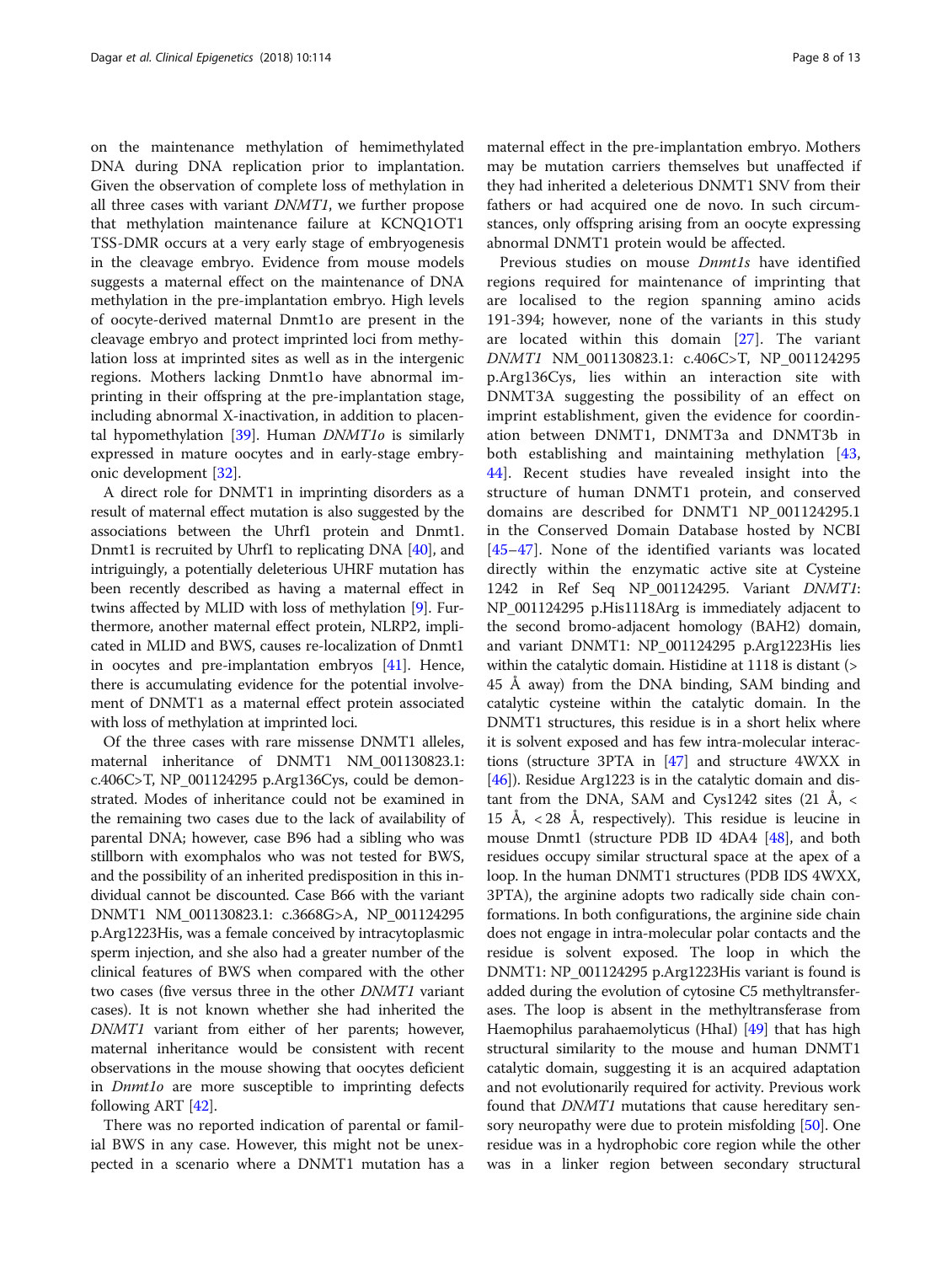elements. Both mutations were found to affect the folding and stability of DNMT1 protein. In contrast, the variants reported here are in surface-exposed regions and are unlikely to be involved in the intra-molecular interactions. Therefore, they are not proposed to affect folding or stability. However, despite sharing 80% sequence identity, recent subtle differences in function between the mouse and human structures of DNMT1 protein have been recently recognised [46]. Therefore, any definitive structural effects of the identified variants are currently unclear. It may be possible that mutations exert their effects by altering conformational flexibility that is not apparent in the crystal structure. It is interesting to note however that the effect of the DNMT1: NP\_001124295 p.Arg1223His variant on the activity was the strongest in the trapping assay and comparable to the effects described for DNMT1 variants reported in the previous study examining hereditary neuropathies [50].

In a setting of maternal dietary folate deficiency or impaired embryonic folate metabolism, the observed decrease in DNMT1 enzymatic activity could be further exaggerated by reduced availability of the substrate S-adenosyl methionine (SAM) or increases in inhibitory S-adenosylhomocyteine (SAH). Interestingly, all cases with variant DNMT1 had at least two variants predicted to adversely affect folate metabolism via the effects directly on MTHFR and methylation of tetrahydrofolate or via the effects on the conversion of homocysteine to methionine via methionine synthase reductase (MTRR) and 5-methyltetrahydrofolate-homocysteine S-methyltransferase (MTR) using vitamin B12 as a cofactor.

Due to their rarity in the general population, presence in a subgroup of BWS and MLID cases, and functional characterization supporting reduced methyltransferase activity, these DNMT1 variants are worthy of reporting. Ultimately, mouse models examining the effect of variant DNMT1 in the context of imprinting disruption at specific loci including KCNQ1OT1 TSS-DMR will be required for proof of association; however, larger cohort studies on families with imprinting disorders are also likely to be fruitful.

#### Conclusions

In conclusion, the observations from this study suggest that novel genetic factors affecting DNA methylation may cause imprinting disruption in a subgroup of BWS cases. This study paves the way for larger prospective studies in BWS and other human imprinting disorders to examine the relationship between genotypes linked to DNA methylation in concert with environmental factors, to fully elucidate the causes of abnormal genomic imprinting.

#### **Methods**

#### Participant recruitment

The laboratory in which this work was conducted is the primary referral laboratory for the diagnosis of BWS in Australasia. After diagnostic testing for BWS using methylation-sensitive MLPA (MS-MLPA) to interrogate imprinting defects in 11p15.5, patients with evidence of sporadic loss of methylation at KCNQ1OT1 TSS-DMR were invited to participate in this research project. Parents were asked to complete a clinical questionnaire from which data on clinical features and fertility history were collected. The project and consent forms were approved by the Human Research Ethics Committee of the Royal Children's Hospital in Melbourne (HREC 21121M), where the work was conducted. The participant recruitment extended over a period of 5 years.

Cord blood samples used as controls were obtained from the BMDI Cord Blood Bank at the Royal Children's Hospital, Melbourne, Australia. These samples were deemed unsuitable for transplantation and approved for use in this project by the local institutional ethics committee.

#### Molecular diagnosis of Beckwith-Wiedemann syndrome

Patients referred to the laboratory were assessed as having BWS with isolated loss of methylation at 11p15.5 KCNQ1OT1 TSS-DMR using the Salsa ME030-B1 BWS/ RSS MS MLPA kit (MRC Holland). Patients with either partial or complete loss of methylation at KCNQ1OT1 TSS-DMR were included in the study. H19 methylation abnormalities and patUPD11p15 were not present in any cases included. DNA was extracted from EDTA blood using the Puregene kit (Qiagen Hilden Germany) and stored at − 20 °C prior to use.

#### PCR and high-resolution melting

PCR was performed in a 20-μl total volume on all samples using HotStar Taq DNA Polymerase (Qiagen). Typical cycling conditions were 95 °C for 15 min followed by 40 cycles of 95 °C for 30 s, annealing temperature for 30s, extension at 72 °C for 45 s followed by a final extension at 72 °C for 5 min. HRM reactions were performed in a total volume of 20  $\mu$ L and comprised 2× HRM Sensimix (Bioline) (10 μL), 0.50 μL of forward and reverse primers at 20 μM, 1.0 μL of DNA at 10 ng/μL. Amplification reactions were 95 °C for 10 min, followed by 40 cycles of 95 °C for 15 s, annealing temperature for 10 s, 72 °C for 10 s followed by 72 °C for 5 min. Primers used in PCR, HRM and sequencing are described in the Additional file 1: Tables S2a–e, S3a–e and S4a–c.

#### Sanger sequencing

PCR products were treated with ExoSAP-IT (USB, Affymetrix) and sequenced with Big Dye Terminator v3.1 (BDT) mix (Applied Biosystems) according to the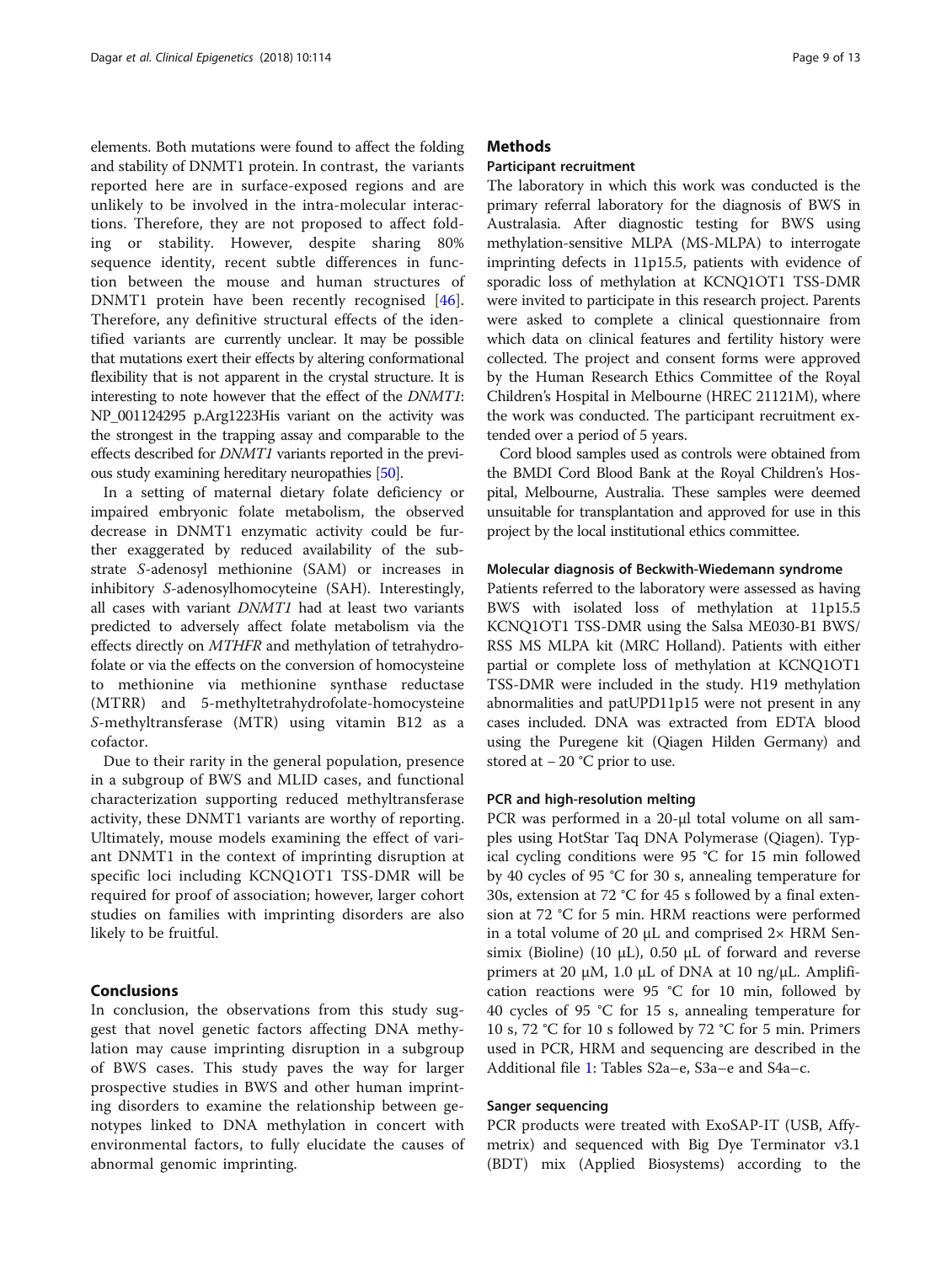manufacturer's instructions. Sequences were analysed with Mutation Surveyor v 4.0 (SoftGenetics, USA).

#### Variant classification

Variants were examined using Polyphen (genetics.bwh. harvard.edu/pph2/), SIFT (sift.bii.a-star.edu.sg) Variant Effect Prediction tool (https://www.ensembl.org/vep) [51], Mutation Taster (www.mutationtaster.org/) and the University of Maryland Genetic Variant Interpretation tool.

SNVs are reported relative to their cDNA reference sequences where the nucleotide numbering uses  $+1$  as the A of the ATG translation initiation codon. Reference sequences used are as follows: MTHFR NM\_005957.4, MTRR NM\_002454.2, MAT1A NM\_00429.2, MTR NM\_000254.2, CBS NM\_001178009.1 and DNMT1 NM\_001130823.1. The DNMT1 genomic reference sequence used for intronic variants was NC\_000019.10.

# Analysis of methylation at other centres of genomic imprinting

The PLAGL (6q24), GRB10 (7p12.1), NESPAS (20q13) and PEG3 (19q13) loci were evaluated for methylation by pyrosequencing. Methylation at the MEST locus was evaluated by MS-MLPA.

Genomic DNA samples from 55 BWS cases with KCNQ1OT1 TSS-DMR LOM and from 13 controls were bisulphite modified using the MethylEasy DNA bisulphite modification kit (Cat No: ME-001, Human Genetic Signatures). Pyrosequencing PCR and sequencing primers were based on those described in Mackay et al. [52]. Primers for PCR are listed in Additional file 1: Table S5a, and primers used for sequencing are listed in Additional file 1: Table S5b. PCR was performed in a 40-μL total volume of 1× HotStar Master mix with 0.2 μL HotStar Taq DNA Polymerase (Cat. No: 203203, Qiagen), 0.2 μL of 20 μM forward and reverse primers, 5× Q solution (Qiagen) and 0.2 mM dNTPs. PCR cycling was at 95 °C for 15 min, followed by 45 cycles at 95 °C for 30 s, annealing temperature for 30 s and extension for 45 s at 72 °C. Pyrosequencing was performed on a PyroMark Q24 (Cat. #9001514, Qiagen) using Pyro-Mark Q24 Gold (Cat. #970802, Qiagen) according to the manufacturer's protocol. The results were analysed using PyroMark Q24 software to determine the methylation status. Thirteen control samples were used to establish the mean methylation values across the CpG sites examined. A normal range was considered to be the mean value  $\pm$  two standard deviations from the mean. Patients were scored as abnormal if methylation was outside the established normal range. The MEST locus at 7q32.1 was examined using the SALSA MLPA kit ME032-A1 UPD7/UPD14 (MRC Holland) according to the manufacturer's instructions. Two specimens previously reported with genome-wide mosaic uniparental isodisomy

[53] were used as positive controls for loss of methylation. Loss of methylation at MEST was scored as positive when methylation was < 0.35.

# Generation of DNMT1 plasmids

The mammalian expression vector containing the long isoform of wild-type human DNMT1 with N-terminal GFP tag in pEGFP-C1 plasmid (Clontech) was obtained from Prof. Heinrich Leonhardt (Ludwig-Maximilians-University Biocentre, Munich). The pEGFP-C1-DNMT1 construct was transfected into competent DH5-alpha cells, and construct fidelity was assessed by sequencing plasmid DNA using primers designed to DNMT1 exons as described in the supplementary information (cDNMT1 sequencing primers).

Bacterial cultures containing pEGFP-C1-DNMT1 were grown in 2YT and kanamycin and plasmid DNA extracted with either QIAprep Spin MiniPrep kit (Cat. # 27104, Qiagen) or Plasmid Maxi kit (Cat. #12162, Qiagen) appropriate to the scale of the culture and according to the manufacturer's instructions.

#### Site-directed mutagenesis

DNMT1 coding variations were inserted into the wildtype DNMT1 sequence in pEGFP-C1. Mutagenesis was performed with QuikChange II Site-Directed Mutagenesis kit (Cat. #200523, Agilent Technologies) according to the manufacturer's instructions. Mutagenic primer pairs were designed for each identified DNMT1 sequence variant using a web-based primer design tool (www.agilent.com/genomics/qcpd) provided by Agilent Technologies. The primers are listed following. Mutated sites are underlined:

DNMT1406C>T, F: CCAAACCCCTTTCCAAACC TTGCACGCCCAGG, R: CCTGGGCGTGCAAGGT TTGGAAAGGGGTTTGG; DNMT1 3353A>G, F: GATCCTCCCAACCGTGCCCGTA GCCCT, R: AGGG CTACGGGCACGGTTGGGAGGATC; and DNMT1 3668G>A F: CACCA ACTCCCACGGCCAGCGGC, R: GCCGCTGGCCGTGGGAGTTGGTG.

Following selection in kanamycin (50 μg/mL), white colonies derived from pEGFP-C1-DNMT1 mutants were selected and sequenced to confirm the presence of the mutation. Sequence traces from mutants are shown in Additional file 2: Figure S2.

#### Transfection of DNMT1 into Hela cells

Wild-type *DNMT1* and *DNMT1* mutant plasmids were transfected into HeLa cells using FugeneHD (Promega) at a volumetric ratio of 3:1. Transfection efficiency was analysed by flow cytometry (BD LSR II, BD Biosciences) after 48 h. HeLa cells were transfected at a density of  $1 \times 10^5$  cells per well in a 12-well plate in 1 ml of DMEM containing 10% FCS (SAFC BioSciences) and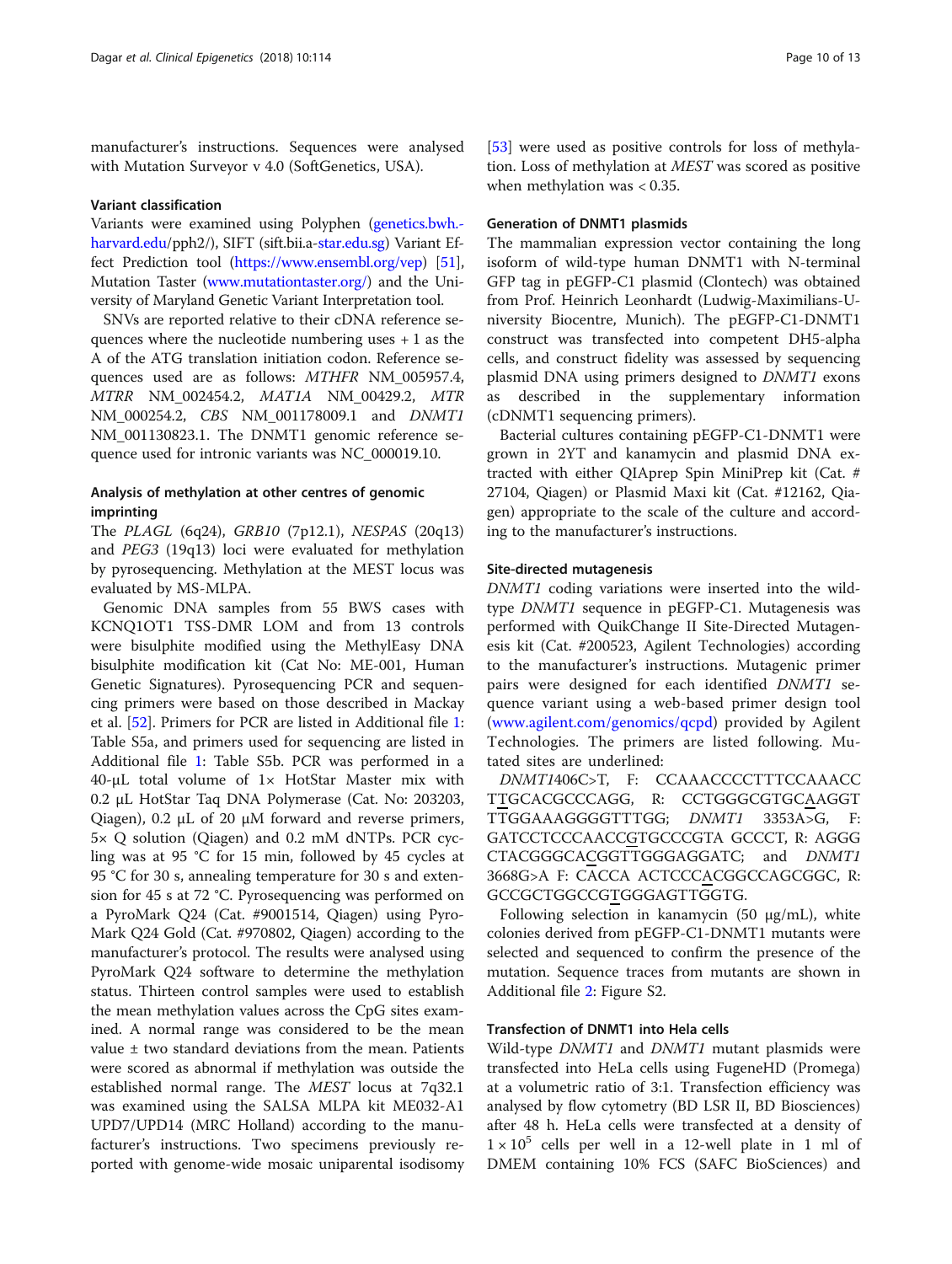incubated at 37 °C in 5%  $CO<sub>2</sub>$ . Nuclear GFP expression was visualised by confocal microscopy on a Leica TCS SP2. Transfection efficiencies of 60–70% were achieved.

# Purification of GFP-tagged DNMT1 proteins

The GFP-Trap\_A kit (Chromotek) was used to purify GFP-tagged DNMT1 proteins from HeLa cells according to the manufacturer's instructions.

# Protein analysis and Western blotting

Total protein estimation using the bichoninic acid (BCA) assay (Sigma-Aldrich) was performed on 20 μL cell lysate according to the manufacturer's instructions. Western blotting with fluorescence visualization was performed as described in [54].

Purified GFP-tagged DNMT1 protein bound to beads was quantified using a DNMT1 ELISA kit (Epigentek Cat #P-3011). Standards were prepared from 7.5, 10, 12.5 and 15 ng of purified DNMT1 (supplied in the kit), and absorbance was read at 450 and 620 nm on a Multiskan EX microplate reader (Thermo Electron).

#### Measurement of DNA methyltransferase activity

The DNA methyltransferase activity of the generated wild-type and mutant DNMT1 proteins was measured by an irreversible covalent interaction with a hemimethylated trapping substrate containing 5-aza-2′-deoxycytidine (5-azadC) as described in [55] and outlined below and in Additional file 2: Figure S4. This reaction is designed to irreversibly "trap" active DNMT1 in an inactive conformation by binding to the mechanism-based inhibitor 5-azadC. Capture and detection of this reaction intermediate serve as a measure of DNMT1 enzyme activity. Oligonucleotides used for the preparation of the DNA trapping substrate were synthesised by Integrated DNA Technologies. The forward oligo, MG-Upper contains a methylated cytosine (M) and the reverse 3′ endpaired Fill-in-oligo is labelled with a MAX-NHS ester fluorescent dye at its 5′ end. The Fill-in-oligo is complementary to the 3′ end of the MG-Upper oligonucleotide. Oligo sequences were as follows: MGUpper 5′ CTCAACAACTAACTACCATCMGGACCAGAA GAGTCATCATGG 3′ and Fill-in 5′MAXN-CCAT GATGACTCTTCTGGTC 3′.

Double-stranded DNA generated by oligo extension was prepared by denaturing 1 μL of each oligo at 100 μM in NEB2 buffer at 95 °C for 2 min followed by a slow cooling to 37 °C in a total final reaction volume of 15.2 μL. Hemimethylated DNA substrate was synthesised by extension of the fill-in-oligo with the addition of 1 μL DNA Polymerase I (Large Klenow) fragment (Cat #M2201, Promega), 1 mM each of dTTP, dATP and dGTP (Cat #BIO-39025, Bioline) and 50 μM 5-aza-dCTP (Cat #NU-1118S, Jena Bioscience) in acetylated BSA at 20 ng/ μL (Cat #R3961, Promega) in a final reaction volume of 20 μL. The mix was incubated at room temperature for 10 min followed by inactivation at 75 °C for 10 min. This preparation of trapping substrate was used immediately in the in vitro DNMT1 trapping assay described below.

Fifteen nanograms of each purified pull-down GFPtagged DNMT1 protein (bead-bound) derived from each DNMT1 protein variant was resuspended in buffer (100 mM KCl, 10 mM Tris-HCl, pH 7.6, 1 mM EDTA, 1 mM DTT) supplemented with 100 μM S-adenosyl-L- methionine (SAM) (New England Biolabs, Cat #B9003S), 4 μL end-labelled DNA trapping substrate (prepared as described above) and 160 ng/μL BSA in a total reaction volume of 200 μL. For determination of DNA methyltransferase activity, trapping was performed at 37 °C for 90 min with constant mixing. To remove unbound substrate, beads were washed twice with 1 mL of assay buffer, then resuspended in 100 μL of assay buffer and transferred to a 96-well microplate. Bound-labelled DNA trapping substrate associated with each variant and wild-type DNMT1 protein was measured by fluorescence emission on a FLUOstar Optima microplate reader (BMG Labtech). Technical duplicates were tested in each assay, and assays were performed in quadruplicate for each variant (except for DNMT1 Arg136Cys for which triplicate assays were performed) and the mean fluorescence for each DNMT1 variant was normalised to the wild-type DNMT1 fluorescence value, set to 100%. A schematic representation of the preparation of the DNA suicide substrate and the trapping assay is shown in Additional file 2: Figure S4.

#### Statistical analysis

Calculations of chi-squared and significance values were calculated using online analysis tools including GraphPad. Allele association was calculated using a  $2 \times$  contingency table with one degree of freedom [56]. Probability values of  $p < 0.05$  were considered to be statistically significant. Pearson values for chi-squared and probability were calculated. Bonferroni correction was also applied for the analysis of folate pathway SNVs to adjust for multiple testing.

#### Additional files

Additional file 1: Table S1. Methylation at non-11p15 imprinting centres in BWS cases with loss of methylation at KCNQ1OT1 TSS-DMR. Only samples with identified methylation changes are listed. Tables S2. a-e Primers used for HRM of MTHFR, MTR, MTRR, MAT1A, CBS. Table S3. a-e Primers used for sequencing MTHFR, MTR, MTRR, MAT1A, CBS. Table S4. a-d. DNMT1 primers. Table S5 Pyrosequencing primers. (DOCX 226 kb)

Additional file 2: Figure S1. DNMT1 sequence variants identified in BWS patients. Figure S2. Sequence traces of DNMT1 variants generated by site-directed mutagenesis. Figure S3. Expression of GFP-tagged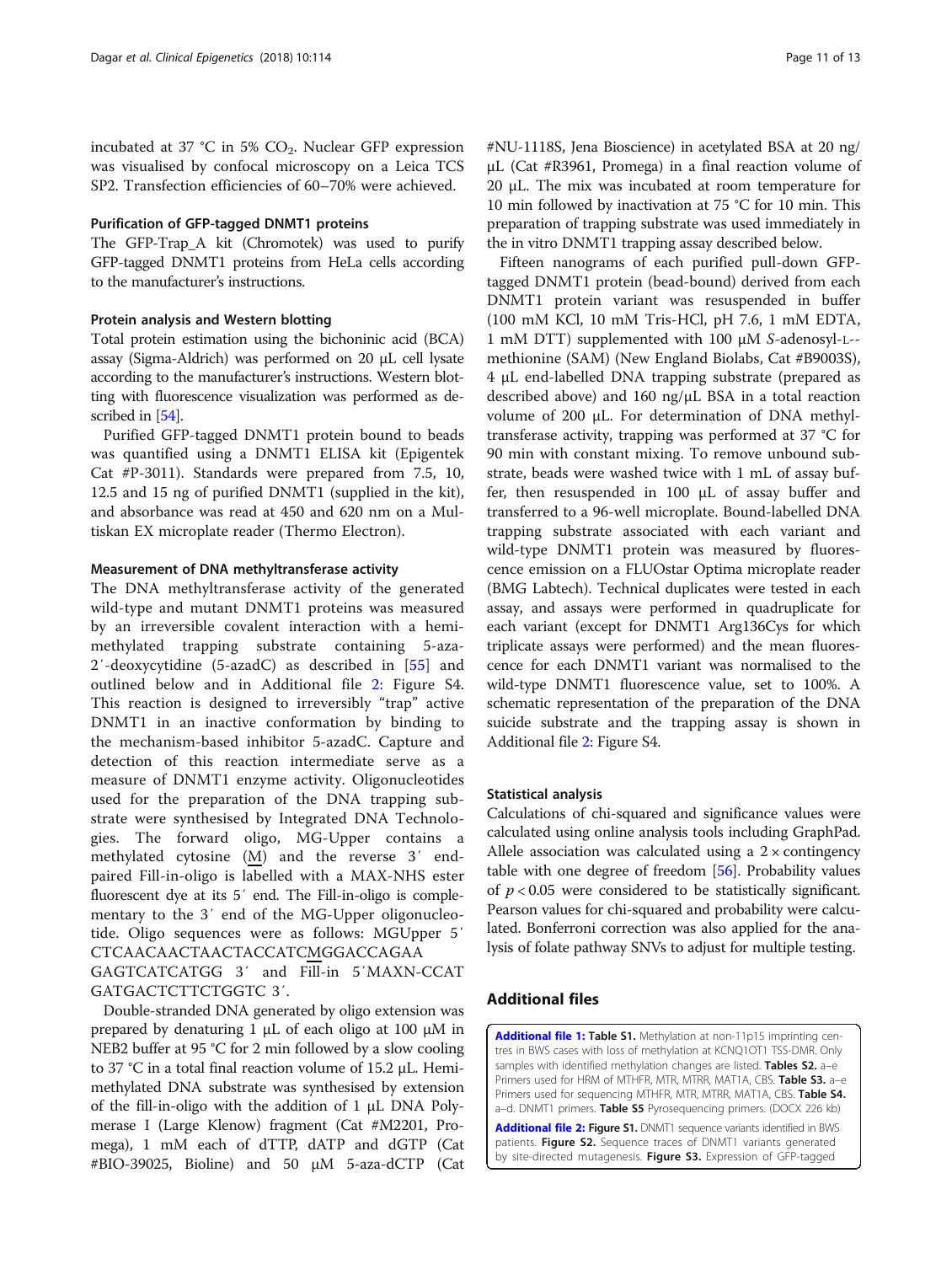DNMT1 proteins in HeLa cells. Figure S4. Schematic of the trapping assay adapted from Frauer and Leonhardt (2009). (PPTX 1525 kb)

#### Abbreviations

BWS: Beckwith-Wiedemann syndrome; CBS: Cystathionine beta-synthase; DNMT1: DNA methyltransferase 1; MAT1A: Methionine adenosyltransferase; MLID: Multi-locus imprinting disruption; MTHFR: Methylenetetrahydrofolate reductase; MTR: 5-Methyltetrahydrofolate-homocysteine S-methyltransferase; MTRR: Methionine synthase reductase; SAH: S-adenosyl-homocysteine; SAM: S-adenosyl-methionine; SNV: Single nucleotide variant

#### Funding

This study was funded by the David Danks Post Graduate Scholarship (University of Melbourne) and the Children's Cancer Foundation (Murdoch Children's Research Institute). The funding bodies had no role in the design of the study, collection, analysis, interpretation of data, or in writing the manuscript.

#### Availability of data and materials

All relevant data generated or analysed in this study are included in this published article and its Additional files.

#### Authors' contributions

EA and VD designed the study. VD, WH, PS and AM performed the experiments and genetic analyses. EA, VD, DA and JM analysed the data. DH and AB performed the DNMT1 protein modelling and edited the manuscript. EA wrote the manuscript. DA, JP, AC, MW, RS, GMcG, ME, EK, FC, KJ, JT, IH, ET, CB, EH, M-LF, AT, SW, BK, AMa, FM, GB, CK-B, MF and TD-B consented participants, facilitated the provision of clinical information and critically reviewed and edited the manuscript. DA and EK provided input to the statistical analysis. All authors read and approved the final manuscript.

#### Ethics approval and consent to participate

The project and consent forms were approved by the Human Research Ethics Committee of the Royal Children's Hospital in Melbourne (HREC 21121M). All participants or their guardians gave written consent for participation.

#### Consent for publication

The participant information statement and consent form includes a statement about publication.

Consent for participation includes consent for publication.

#### Competing interests

The authors declare that they have no competing interests.

#### Publisher's Note

Springer Nature remains neutral with regard to jurisdictional claims in published maps and institutional affiliations.

#### Author details

<sup>1</sup>Department of Paediatrics, University of Melbourne, Parkville 3052, Australia. <sup>2</sup> Pathology, Monash Health, Clayton 3168, Australia. <sup>3</sup> School of Medicine, Deakin University, Geelong 3216, Australia. <sup>4</sup>Victorian Comprehensive Cancer Centre, Parkville 3052, Australia. <sup>5</sup>Department of Biochemistry and Molecular Biology, Monash University, Clayton 3800, Australia. <sup>6</sup>Murdoch Children's Research Institute, Parkville 3052, Australia. <sup>7</sup>Department of Anatomy and Developmental Biology, Monash University, Clayton 3800, Australia. 8 Department of Medical Genomics, Royal Prince Alfred Hospital, Camperdown 2050, Australia. <sup>9</sup>Clinical Genetics, Liverpool Hospital, Liverpool 2170, Australia. <sup>10</sup>Clinical Genetics, Children's Hospital at Westmead, Westmead 2145, Australia. <sup>11</sup>Centre for Clinical Genetics, Sydney Children's Hospital, Randwick 2031, Australia. 12School of Medicine, University of Western Sydney, Penrith 2751, Australia. <sup>13</sup>School of Medicine, University of Sydney, Camperdown 2006, Australia. <sup>14</sup>Auckland District Health Board, Auckland 1023, New Zealand. 15South Australian (SA) Clinical Genetics Service, SA Pathology, Women's and Children's Hospital, Adelaide 5000, Australia. <sup>16</sup>School of Medicine, University of Adelaide, Adelaide 5000, Australia. 17Department of Clinical Genetics, Royal North Shore Hospital, St Leonards 2065, Australia. 18School of Women's and Children's Health, University of NSW, Kensington 2052, Australia. <sup>19</sup>Hunter Genetics, Hunter New England Local Health District, New Lambton 2305, Australia. <sup>20</sup>Genetics

Services of Western Australia, Crawley 6009, Australia. <sup>21</sup>University of Newcastle GrowUpWell Priority Research Centre, Callaghan 2308, Australia. 22Hudson Institute of Medical Research, Clayton 3168, Australia. <sup>23</sup>Department of Translational Medicine, Monash University, Clayton 3168, Australia.

#### Received: 19 April 2018 Accepted: 17 August 2018 Published online: 30 August 2018

#### References

- 1. Weksberg R, Nishikawa J, Caluseriu O, Fei YL, Shuman C, Wei C, Steele L, Cameron J, Smith A, Ambus I, et al. Tumor development in the Beckwith-Wiedemann syndrome is associated with a variety of constitutional molecular 11p15 alterations including imprinting defects of KCNQ1OT1. Hum Mol Genet. 2001;10:2989–3000.
- 2. Weksberg R, Shuman C, Beckwith JB. Beckwith-Wiedemann syndrome. Eur J Hum Genet. 2010;18:8–14.
- 3. Mussa A, Molinatto C, Baldassarre G, Riberi E, Russo S, Larizza L, Riccio A, Ferrero GB. Cancer risk in Beckwith-Wiedemann syndrome: a systematic review and meta-analysis outlining a novel (epi)genotype specific histotype targeted screening protocol. J Pediatr. 2016;176:142–9. e141
- 4. Maas SM, Vansenne F, Kadouch DJ, Ibrahim A, Bliek J, Hopman S, Mannens MM, Merks JH, Maher ER, Hennekam RC. Phenotype, cancer risk, and surveillance in Beckwith-Wiedemann syndrome depending on molecular genetic subgroups. Am J Med Genet A. 2016;170:2248–60.
- 5. Diaz-Meyer N, Day CD, Khatod K, Maher ER, Cooper W, Reik W, Junien C, Graham G, Algar E, Der Kaloustian VM, Higgins MJ. Silencing of CDKN1C (p57KIP2) is associated with hypomethylation at KvDMR1 in Beckwith-Wiedemann syndrome. J Med Genet. 2003;40:797–801.
- 6. Algar E, Dagar V, Sebaj M, Pachter N. An 11p15 imprinting centre region 2 deletion in a family with Beckwith Wiedemann syndrome provides insights into imprinting control at CDKN1C. PLoS One. 2011;6:e29034.
- 7. Meyer E, Lim D, Pasha S, Tee LJ, Rahman F, Yates JR, Woods CG, Reik W, Maher ER. Germline mutation in NLRP2 (NALP2) in a familial imprinting disorder (Beckwith-Wiedemann syndrome). PLoS Genet. 2009;5:e1000423.
- 8. Docherty LE, Rezwan FI, Poole RL, Turner CL, Kivuva E, Maher ER, Smithson SF, Hamilton-Shield JP, Patalan M, Gizewska M, et al. Mutations in NLRP5 are associated with reproductive wastage and multilocus imprinting disorders in humans. Nat Commun. 2015;6:8086.
- 9. Begemann M, Rezwan FI, Beygo J, Docherty LE, Kolarova J, Schroeder C, Buiting K, Chokkalingam K, Degenhardt F, Wakeling EL, et al. Maternal variants in NLRP and other maternal effect proteins are associated with multilocus imprinting disturbance in offspring. J Med Genet. 2018;55(7):497–504.
- 10. Sato A, Otsu E, Negishi H, Utsunomiya T, Arima T. Aberrant DNA methylation of imprinted loci in superovulated oocytes. Hum Reprod. 2007;22:26–35.
- 11. DeBaun MR, Niemitz EL, Feinberg AP. Association of in vitro fertilization with Beckwith-Wiedemann syndrome and epigenetic alterations of LIT1 and H19. Am J Hum Genet. 2003;72:156–60.
- 12. Halliday J, Oke K, Breheny S, Algar E, JA D. Beckwith-Wiedemann syndrome and IVF: a case-control study. Am J Hum Genet. 2004;75:526–8.
- 13. Manipalviratn S, DeCherney A, Segars J. Imprinting disorders and assisted reproductive technology. Fertil Steril. 2009;91:305–15.
- 14. Maher ER, Afnan M, Barratt CL. Epigenetic risks related to assisted reproductive technologies: epigenetics, imprinting, ART and icebergs? Hum Reprod. 2003;18:2508–11.
- 15. Maher ER, Brueton LA, Bowdin SC, Luharia A, Cooper W, Cole TR, Macdonald F, Sampson JR, Barratt CL, Reik W, Hawkins MM. Beckwith-Wiedemann syndrome and assisted reproduction technology (ART). J Med Genet. 2003;40:62–4.
- 16. Frosst P, Blom HJ, Milos R, Goyette P, Sheppard CA, Matthews RG, Boers GJ, den Heijer M, Kluijtmans LA, van den Heuvel LP, et al. A candidate genetic risk factor for vascular disease: a common mutation in methylenetetrahydrofolate reductase. Nat Genet. 1995;10:111–3.
- 17. Rozen R. Molecular genetics of methylenetetrahydrofolate reductase deficiency. J Inherit Metab Dis. 1996;19:589–94.
- 18. Eskes TK. Open or closed? A world of difference: a history of homocysteine research. Nutr Rev. 1998;56:236–44.
- 19. Botto LD, Yang Q. 5,10-methylenetetrahydrofolate reductase gene variants and congenital anomalies: a HuGE review. Am J Epidemiol. 2000;151:862–77.
- 20. Fodinger M, Horl WH, Sunder-Plassmann G. Molecular biology of 5,10 methylenetetrahydrofolate reductase. J Nephrol. 2000;13:20–33.